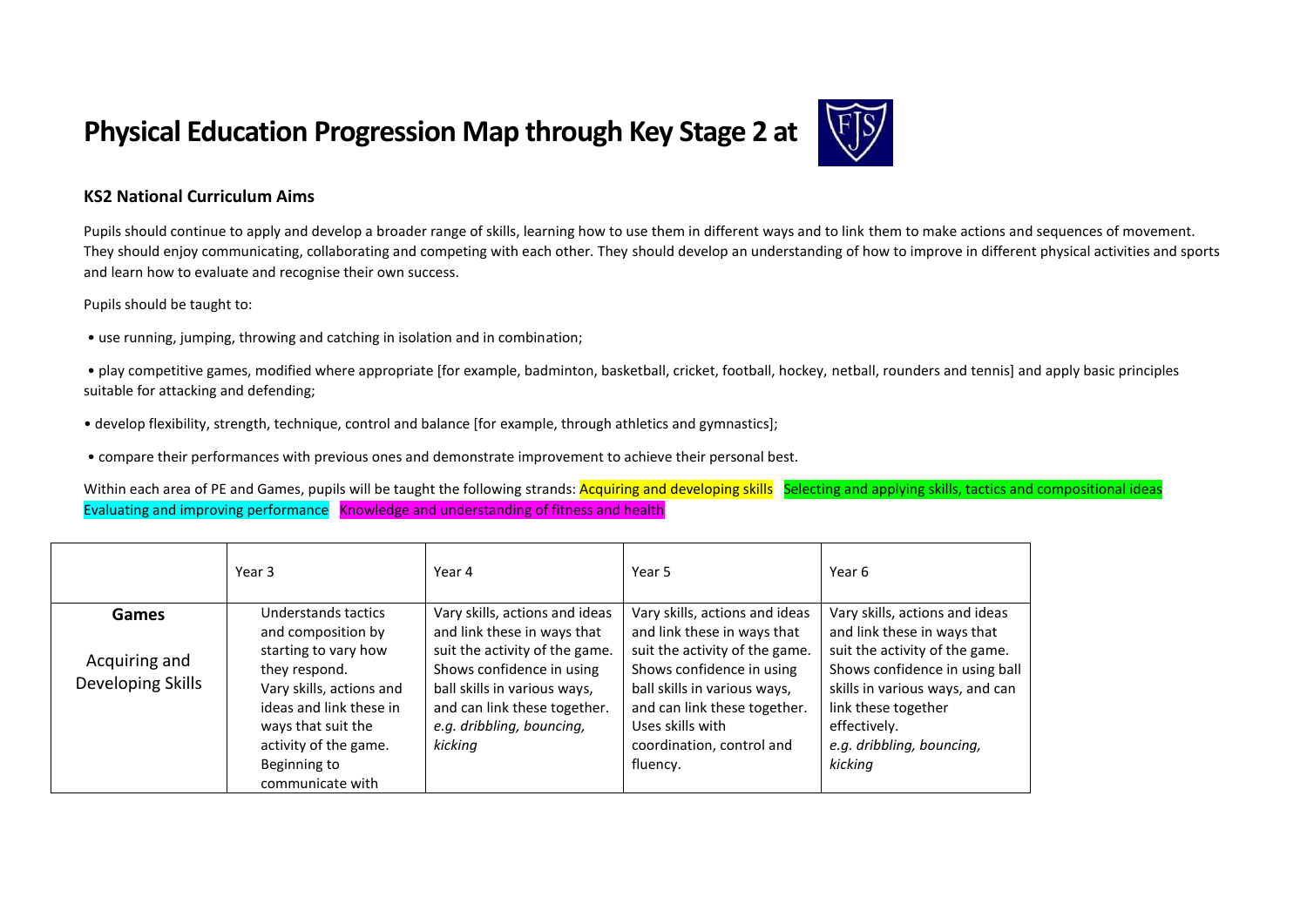|                   | others during game<br>situations.<br>Uses skills with co-<br>ordination and control.<br>Develops own rules for<br>new games.<br>Makes imaginative<br>pathways using the<br>equipment.<br>Works well in a group<br>to develop various<br>games.<br>Beginning to<br>understand how to<br>compete with each<br>other in a controlled<br>manner.<br>Beginning to select<br>resources<br>independently<br>to carry out different<br>skills.<br>Apply and follow rules<br>fairly.<br>Understand and begin<br>to apply the basic<br>principles of invasion | Uses skills with<br>coordination, control and<br>fluency.<br>Takes part in competitive<br>games with a strong<br>understanding of tactics and<br>composition.<br>Can create their own games<br>using knowledge and skills.<br>Works well in a group to<br>develop various games.<br>Compares and comments on<br>skills to support the creation<br>of new games.<br>Can make suggestions as to<br>what resources can be used<br>to differentiate a game.<br>Apply basic skills for<br>attacking and defending.<br>Uses running, jumping,<br>throwing and catching in<br>isolation and combination.<br>Vary the tactics they use in a<br>game.<br>Adapt rules to alter games. | Takes part in competitive<br>games with a strong<br>understanding of tactics and<br>composition.<br>Can create their own games<br>using knowledge and skills.<br>Can make suggestions as to<br>what resources can be used<br>to differentiate a game.<br>Apply basic skills for<br>attacking and defending.<br>Uses running, jumping,<br>throwing and catching in<br>isolation and combination.<br>Know when to pass and<br>when to dribble in a game.<br>Devise and adapt rules to<br>create their own game. | Keeps possession of balls<br>during games situations.<br>Consistently uses skills with<br>coordination, control and<br>fluency.<br>Takes part in competitive<br>games with a strong<br>understanding of tactics and<br>composition.<br>Can create their own games<br>using knowledge and skills.<br>Modifies competitive games.<br>Compares and comments<br>on skills to support the<br>creation of new games.<br>Can make suggestions as to<br>what resources can be used<br>to differentiate a game.<br>Apply knowledge of skills for<br>attacking and defending.<br>Uses running, jumping,<br>throwing and catching in<br>isolation and in combination.<br>Follow and create<br>complicated rules to play a<br>game successfully.<br>Communicate plans to others |
|-------------------|-----------------------------------------------------------------------------------------------------------------------------------------------------------------------------------------------------------------------------------------------------------------------------------------------------------------------------------------------------------------------------------------------------------------------------------------------------------------------------------------------------------------------------------------------------|-----------------------------------------------------------------------------------------------------------------------------------------------------------------------------------------------------------------------------------------------------------------------------------------------------------------------------------------------------------------------------------------------------------------------------------------------------------------------------------------------------------------------------------------------------------------------------------------------------------------------------------------------------------------------------|---------------------------------------------------------------------------------------------------------------------------------------------------------------------------------------------------------------------------------------------------------------------------------------------------------------------------------------------------------------------------------------------------------------------------------------------------------------------------------------------------------------|---------------------------------------------------------------------------------------------------------------------------------------------------------------------------------------------------------------------------------------------------------------------------------------------------------------------------------------------------------------------------------------------------------------------------------------------------------------------------------------------------------------------------------------------------------------------------------------------------------------------------------------------------------------------------------------------------------------------------------------------------------------------|
|                   | games.<br>Know how to play a<br>striking and fielding<br>game fairly.                                                                                                                                                                                                                                                                                                                                                                                                                                                                               |                                                                                                                                                                                                                                                                                                                                                                                                                                                                                                                                                                                                                                                                             |                                                                                                                                                                                                                                                                                                                                                                                                                                                                                                               | during a game.<br>Lead others during a game.                                                                                                                                                                                                                                                                                                                                                                                                                                                                                                                                                                                                                                                                                                                        |
| <b>Gymnastics</b> | Applies compositional ideas<br>independently and with<br>others to create a sequence.                                                                                                                                                                                                                                                                                                                                                                                                                                                               | Links skills with control,<br>technique, coordination and<br>fluency.                                                                                                                                                                                                                                                                                                                                                                                                                                                                                                                                                                                                       | Select and combine their<br>skills, techniques and ideas.<br>Apply combined skills<br>accurately and                                                                                                                                                                                                                                                                                                                                                                                                          | Plan and perform with<br>precision, control and fluency,<br>a movement sequence<br>showing a wide range of                                                                                                                                                                                                                                                                                                                                                                                                                                                                                                                                                                                                                                                          |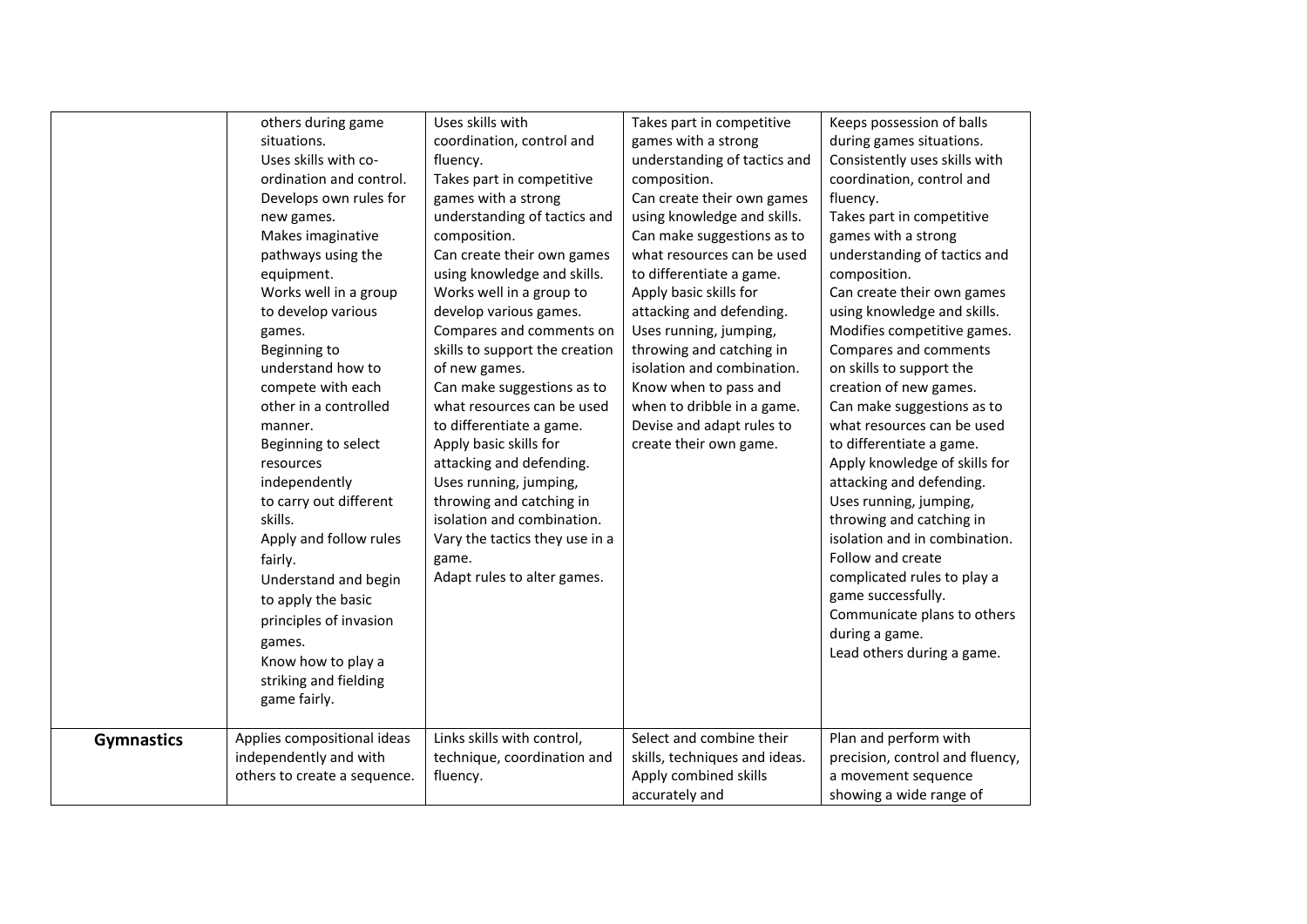| Copies, explores and          | Understands composition by                       | appropriately, consistently  | actions including variations in |
|-------------------------------|--------------------------------------------------|------------------------------|---------------------------------|
| remembers a variety of        | performing more complex                          | showing precision, control   | speed, levels and directions.   |
| movements and uses these      | sequences.                                       | and fluency.                 | Performs difficult actions,     |
| to create their own           | Beginning to use gym                             | Draw on what they know       | with an emphasis on             |
| sequence.                     | vocabulary to describe how                       | about strategy, tactics and  | extension, clear body shape     |
| Describes their own work      | to improve and refine                            | composition when             | and changes in direction.       |
| using simple gym              | performances.                                    | performing and evaluating.   | Adapts sequences to include a   |
| vocabulary.                   | Develops strength,                               | Analyse and comment on       | partner or a small group.       |
| Beginning to notice           | technique and flexibility                        | skills and techniques and    | Gradually increases the length  |
| similarities and differences  | throughout performances.                         | how these are applied in     | of sequence work with a         |
| between sequences.            | Creates sequences using                          | their own and others' work.  | partner to make up a short      |
| Uses turns whilst travelling  | various body shapes and                          | Uses more complex gym        | sequence using the floor,       |
| in a variety of ways.         | equipment.                                       | vocabulary to describe how   | mats and apparatus, showing     |
| Beginning to show flexibility | Combines equipment with                          | to improve and refine        | consistency, fluency and        |
| in movements                  | movement to create                               | performances.                | clarity of movement.            |
| Beginning to develop good     | sequences.                                       | Develops strength,           | Draw on what they know          |
| technique when travelling,    | Perform and apply skills and                     | technique and flexibility    | about strategy, tactics and     |
| balancing, using equipment    | techniques with control and                      | throughout performances.     | composition when                |
| etc                           | accuracy.                                        | Links skills with control,   | performing and evaluating.      |
| Develop the quality of the    | Take part in a range of<br>competitive games and | technique, coordination      | Analyse and comment on          |
| actions in their              | activities.                                      | and fluency.                 | skills and techniques and how   |
| performances.                 |                                                  | Understands composition by   | these are applied in their own  |
| Perform learnt skills and     |                                                  | performing more complex      | and others' work.               |
| techniques with control and   |                                                  | sequences.                   | Uses more complex gym           |
| confidence.                   |                                                  | Consistently perform and     | vocabulary to describe how to   |
| Compete against self and      |                                                  | apply skills and techniques  | improve and refine              |
| others in a controlled        |                                                  | with accuracy and control.   | performances.                   |
| manner                        |                                                  | Take part in competitive     | Develops strength, technique    |
|                               |                                                  | games with a strong          | and flexibility throughout      |
|                               |                                                  | understanding of tactics and | performances.                   |
|                               |                                                  | composition.                 | Perform and apply a variety of  |
|                               |                                                  |                              | skills and techniques           |
|                               |                                                  |                              | confidently, consistently and   |
|                               |                                                  |                              | with precision.                 |
|                               |                                                  |                              | Take part in competitive        |
|                               |                                                  |                              | games with a strong             |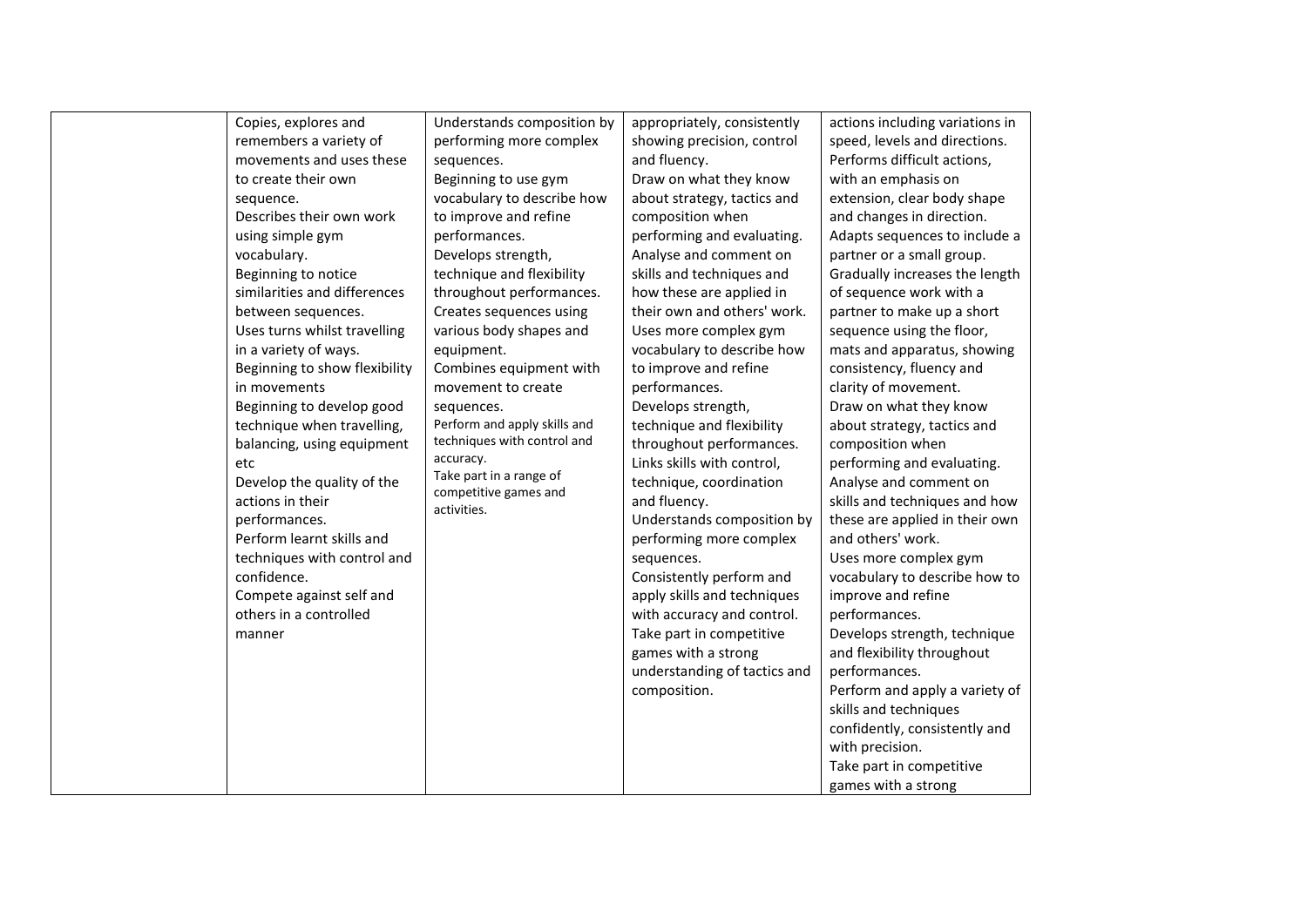|              |                               |                                  |                              | understanding of tactics and<br>composition. |
|--------------|-------------------------------|----------------------------------|------------------------------|----------------------------------------------|
|              |                               |                                  |                              |                                              |
| <b>Dance</b> | Beginning to improvise        | Confidently improvises with      | Beginning to exaggerate      | Exaggerate dance movements                   |
|              | independently to create a     | a partner or on their own.       | dance movements and          | and motifs (using expression                 |
|              | simple dance.                 | Beginning to create longer       | motifs (using expression     | when moving)                                 |
|              | Beginning to improvise with   | dance sequences in a larger      | when moving)                 | Performs with confidence,                    |
|              | a partner to create a simple  | group.                           | Demonstrates strong          | using a range of movement                    |
|              | dance.                        | Demonstrating precision          | movements throughout a       | patterns.                                    |
|              | Translates ideas from stimuli | and some control in              | dance sequence.              | Demonstrates a strong                        |
|              | into a movement with          | response to stimuli.             | Combines flexibility,        | imagination when creating                    |
|              | support.                      | Beginning to vary dynamics       | techniques and movements     | own dance sequences and                      |
|              | Beginning to compare and      | and develop actions and          | to create a fluent sequence. | motifs.                                      |
|              | adapt movements and           | motifs.                          | Moves appropriately and      | Demonstrates strong                          |
|              | motifs to create a larger     | Demonstrates rhythm and          | with the required style in   | movements throughout a                       |
|              | sequence.                     | spatial awareness.               | relation to the stimulus.    | dance sequence.                              |
|              | Uses simple dance             | Modifies parts of a              | e.g using various levels,    | Combines flexibility,                        |
|              | vocabulary to compare and     | sequence as a result of self-    | ways of travelling and       | techniques and movements to                  |
|              | improve work.                 | evaluation.                      | motifs.                      | create a fluent sequence.                    |
|              | Use simple attacking and      | Uses simple dance                | Beginning to show a change   | Moves appropriately and with                 |
|              | defending skills in a game.   | vocabulary to compare and        | of pace and timing in their  | the required style in relation               |
|              | Use fielding skills to stop a | improve work.                    | movements.                   | to the stimulus.                             |
|              | ball from travelling past     | Use a range of attacking and     | Uses the space provided to   | e.g using various levels, ways               |
|              | them.                         | defending skills and             | his maximum potential.       | of travelling and motifs.                    |
|              |                               | techniques in a game. Use        | Improvises with confidence,  | Beginning to show a change                   |
|              |                               | fielding skills as an individual | still demonstrating fluency  | of pace and timing in their                  |
|              |                               | to prevent a player from         | across their sequence.       | movements.                                   |
|              |                               | scoring.                         | Modifies parts of a          | Is able to move to the beat                  |
|              |                               |                                  | sequence as a result of self | accurately in dance                          |
|              |                               |                                  | and peer evaluation.         | sequences.                                   |
|              |                               |                                  | Uses more complex dance      | Improvises with confidence,                  |
|              |                               |                                  | vocabulary to compare and    | still demonstrating fluency                  |
|              |                               |                                  | improve work.                | across their sequence.                       |
|              |                               |                                  | Choose the best tactics for  | Dances with fluency, linking                 |
|              |                               |                                  | attacking and defending.     | all movements and ensuring                   |
|              |                               |                                  | Shoot in a game. Use         | they flow.                                   |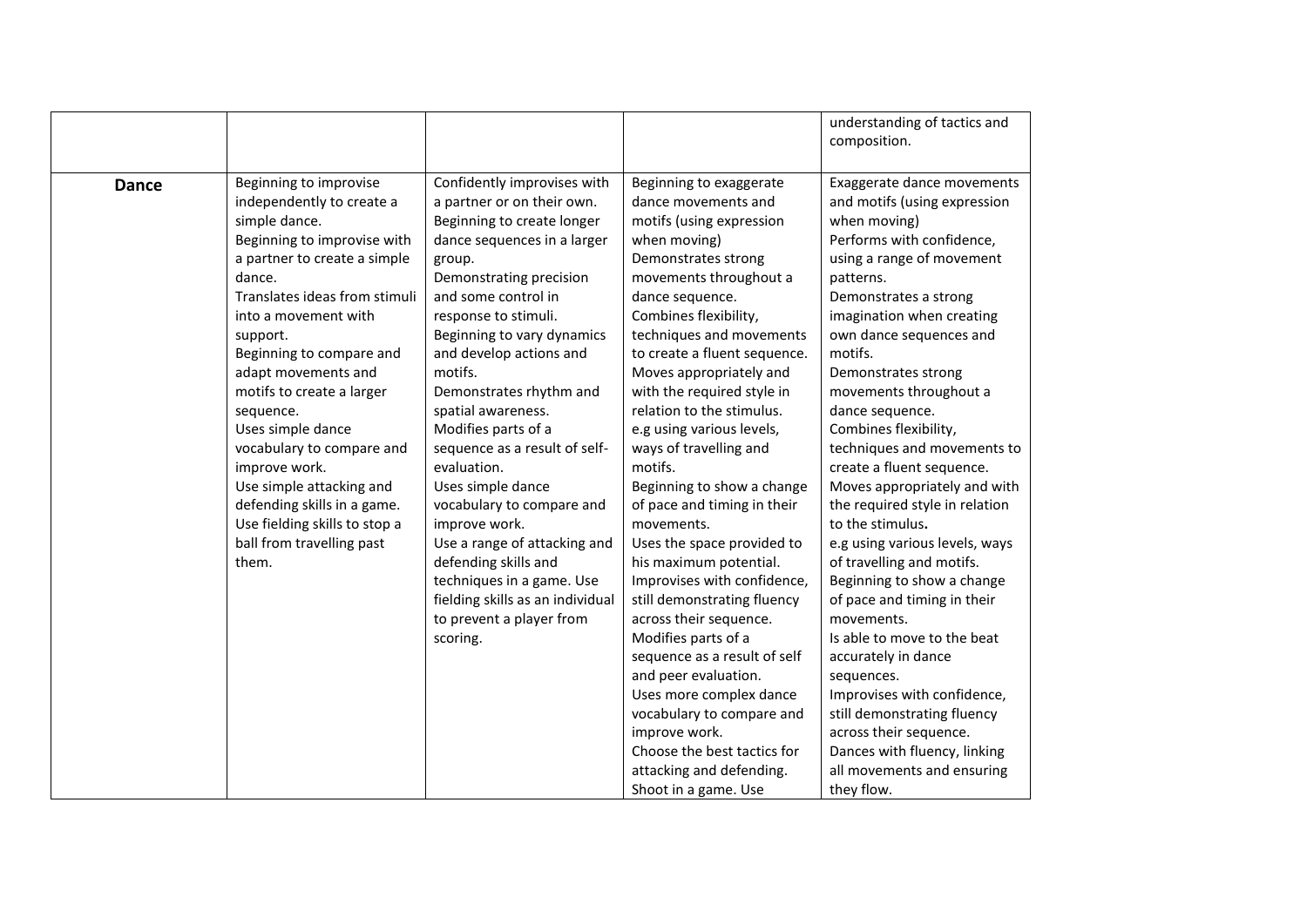|                  |                               |                              | fielding skills as a team to | Demonstrates consistent         |
|------------------|-------------------------------|------------------------------|------------------------------|---------------------------------|
|                  |                               |                              | prevent the opposition from  | precision when performing       |
|                  |                               |                              |                              |                                 |
|                  |                               |                              | scoring.                     | dance sequences.                |
|                  |                               |                              |                              | Modifies parts of a sequence    |
|                  |                               |                              |                              | as a result of self and peer    |
|                  |                               |                              |                              | evaluation.                     |
|                  |                               |                              |                              | Uses more complex dance         |
|                  |                               |                              |                              | vocabulary to compare and       |
|                  |                               |                              |                              | improve work.                   |
|                  |                               |                              |                              | Think ahead and create a plan   |
|                  |                               |                              |                              | of attack or defence. Apply     |
|                  |                               |                              |                              | knowledge of skills for         |
|                  |                               |                              |                              | attacking and defending.        |
|                  |                               |                              |                              | Work as a team to develop       |
|                  |                               |                              |                              | fielding strategies to prevent  |
|                  |                               |                              |                              | the opposition from scoring.    |
| <b>Athletics</b> | Beginning to run at speeds    | Beginning to build a variety | Beginning to build a variety | Beginning to build a variety of |
|                  | appropriate for the distance. | of running techniques and    | of running techniques and    | running techniques and use      |
|                  | e.g. sprinting and cross      | use with confidence.         | use with confidence.         | with confidence.                |
|                  | country                       | Can perform a running jump   | Can perform a running jump   | Can perform a running jump      |
|                  | Can perform a running jump    | with more than one           | with more than one           | with more than one              |
|                  | with some accuracy            | component.                   | component.                   | component.                      |
|                  | Performs a variety of throws  | e.g. hop skip jump (triple   | e.g. hop skip jump (triple   | e.g. hop skip jump (triple      |
|                  | using a selection of          | jump)                        | jump)                        | jump)                           |
|                  | equipment.                    | Demonstrates accuracy in     | Beginning to record peers    | Beginning to record peers       |
|                  | Can use equipment safely      | throwing and catching        | performances, and evaluate   | performances, and evaluate      |
|                  | and with good control.        | activities.                  | these.                       | these.                          |
|                  |                               | Describes good athletic      | Demonstrates accuracy and    | Demonstrates accuracy and       |
|                  |                               | performance using correct    | confidence in throwing and   | confidence in throwing and      |
|                  |                               | vocabulary.                  | catching activities.         | catching activities.            |
|                  |                               | Can use equipment safely     | Describes good athletic      | Describes good athletic         |
|                  |                               | and with good control.       | performance using correct    | performance using correct       |
|                  |                               |                              | vocabulary.                  | vocabulary.                     |
|                  |                               |                              | Can use equipment safely     | Can use equipment safely and    |
|                  |                               |                              | and with good control.       | with good control.              |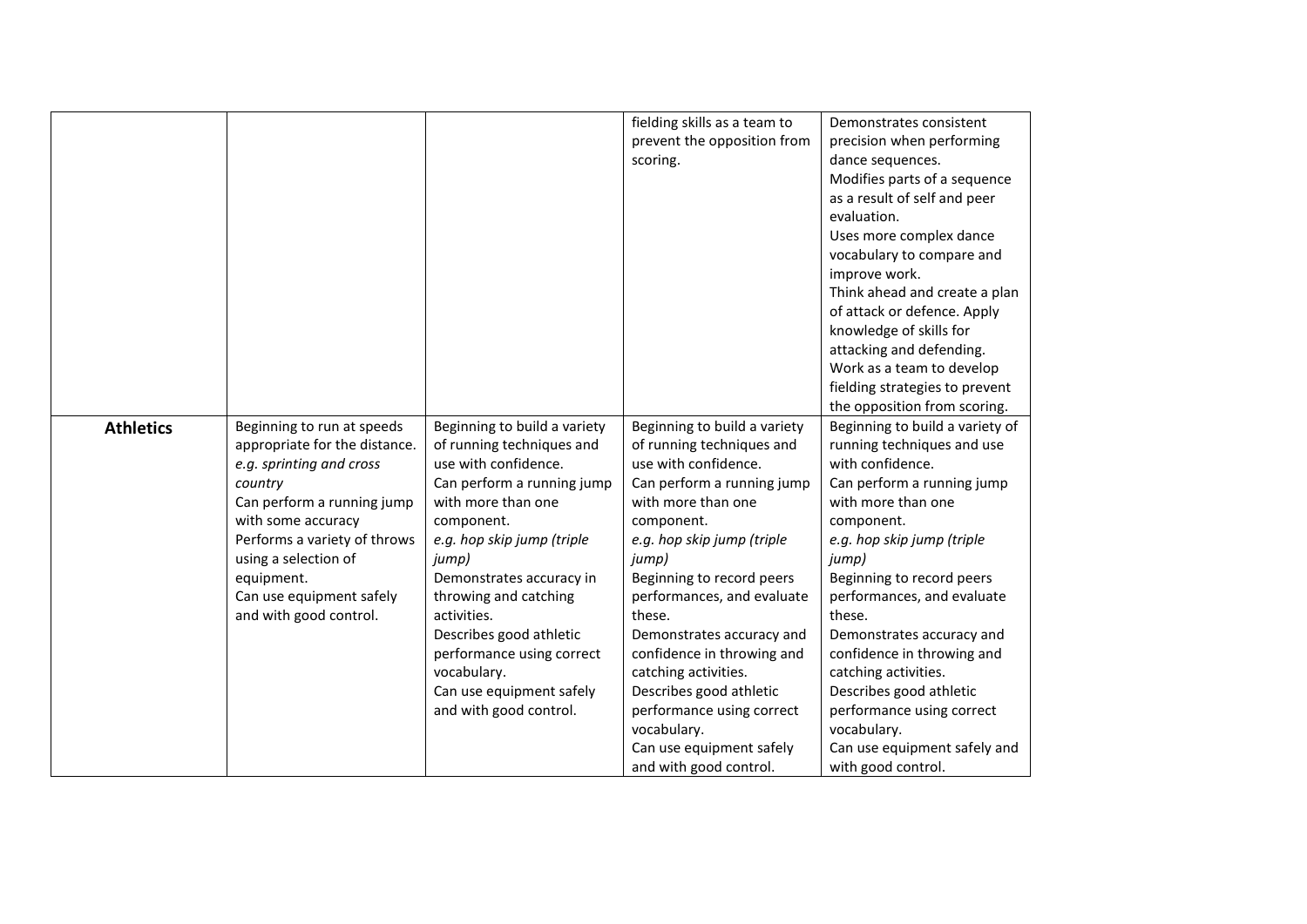| <b>Outdoor and</b>        | Develops listening skills.                                   | Develops strong listening                                                             | Develops strong listening                               | Develops strong listening                                 |
|---------------------------|--------------------------------------------------------------|---------------------------------------------------------------------------------------|---------------------------------------------------------|-----------------------------------------------------------|
|                           | Creates simple body shapes.                                  | skills.                                                                               | skills.                                                 | skills.                                                   |
| <b>Adventurous</b>        | Listens to instructions from                                 | Uses simple maps.                                                                     | Uses and interprets simple                              | Uses and interprets simple                                |
| <b>Activities</b>         | a partner/ adult.                                            | Beginning to think                                                                    | maps.                                                   | maps.                                                     |
| (OAA)                     | Beginning to think activities                                | activities through and                                                                | Think activities through and                            | Think activities through and                              |
|                           | through and problem solve.                                   | problem solve.                                                                        | problem solve using general                             | problem solve using general                               |
|                           | Discuss and work with                                        | Choose and apply strategies                                                           | knowledge.                                              | knowledge.                                                |
|                           | others in a group.                                           | to solve problems with                                                                | Choose and apply strategies                             | Choose and apply strategies                               |
|                           | Demonstrates an                                              | support.                                                                              | to solve problems with                                  | to solve problems with                                    |
|                           | understanding of how to                                      | Discuss and work with                                                                 | support.                                                | support.                                                  |
|                           | stay safe.                                                   | others in a group.                                                                    | Discuss and work with                                   | Discuss and work with others                              |
|                           |                                                              | Demonstrates an                                                                       | others in a group.                                      | in a group.                                               |
|                           |                                                              | understanding of how to                                                               | Demonstrates an                                         | Demonstrates an                                           |
|                           |                                                              | stay safe.                                                                            | understanding of how to                                 | understanding of how to stay                              |
|                           |                                                              |                                                                                       | stay safe.                                              | safe.                                                     |
| <b>Aquatics</b>           | By the end of key stage 2, children should be able to:       |                                                                                       |                                                         |                                                           |
|                           |                                                              |                                                                                       |                                                         |                                                           |
|                           |                                                              | Swims competently, confidently and proficiently over a distance of at least 25 metres |                                                         |                                                           |
|                           |                                                              | Uses a range of strokes effectively e.g. front crawl, backstroke and breaststroke.    |                                                         |                                                           |
|                           |                                                              | Performs safe self-rescue in different water-based situations.                        |                                                         |                                                           |
| <b>Health and Fitness</b> | Can describe the effect exercise has on the body             |                                                                                       | Can describe the effect exercise has on the body        |                                                           |
|                           | Can explain the importance of exercise and a healthy         |                                                                                       | Can explain the importance of exercise and a healthy    |                                                           |
|                           | lifestyle.                                                   |                                                                                       | lifestyle.                                              |                                                           |
|                           | Understands the need to warm up and cool down.               |                                                                                       | Understands the need to warm up and cool down.          |                                                           |
|                           | Awareness of how exercise can help support our mental        |                                                                                       | Awareness of how exercise can help support our mental   |                                                           |
|                           | wellbeing.                                                   |                                                                                       | wellbeing.                                              |                                                           |
|                           | Recognise and describe the effects of exercise on the body.  |                                                                                       | Describe how the body reacts at different times and how |                                                           |
|                           | Know the importance of strength and flexibility for physical |                                                                                       | this affects performance.                               |                                                           |
|                           | activity.                                                    |                                                                                       | Explain some safety principles when preparing for and   |                                                           |
|                           | Describe how the body reacts at different times and how      |                                                                                       | during exercise.                                        |                                                           |
|                           | this affects performance.                                    |                                                                                       |                                                         | Carry out warm ups and cool downs safely and effectively. |
|                           | Explain why exercise is good for your health.                |                                                                                       | Understand why exercise is good for health, fitness and |                                                           |
|                           |                                                              |                                                                                       | wellbeing.                                              |                                                           |
|                           |                                                              |                                                                                       | Know ways they can become healthier.                    |                                                           |